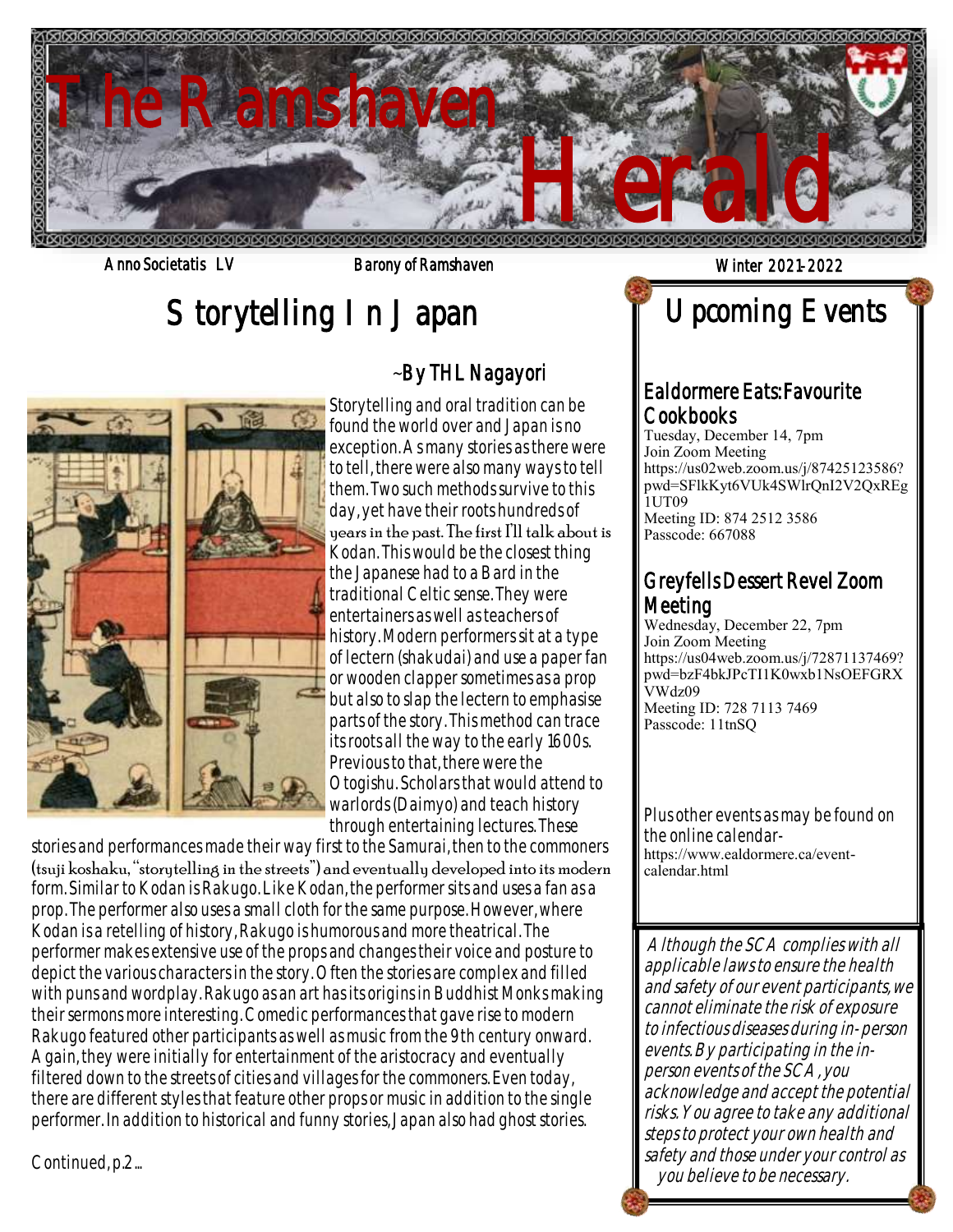# Queen's Prize Tourney Entry–  $\vdash$  lags

# ~by THL Beathán MacFinnon

For Queen's Prize Tournament, I decided to make flags. I wanted to make modern gutta and silk paint flags, and one historically accurate (to the best of my means) flag. So, I had obtained silk and media to decorate it. I projected images onto the silk and traced with a pencil, and then stretched the silk in a PVC frame.



Using the modern method, I applied gutta (a resist that stops the paint from spreading) to draw my design, and then filled in the shapes with the silk paint. I made two standards (the long, wavy ones) – one for my family and one for myself. I also made four pennons (the smaller triangles), one for each member of the family.



his is a publication of the Barony of Ramshaven, of the Society for Creative Anachronism, Inc. (SCA, Inc.). The Ramshaven Herald has been provided by the Chronicler, Asleif of Ramshaven. This is not a corporate publication of SCA, Inc., and does not delineate SCA, Inc. policies. Copyright March 2019 Society for Creative Anachronism, Inc.

For information on reprinting photographs, articles or artwork from this publication, please contact the Chronicler, who will assist you in contacting the original creator of the article or photograph. Further information can be acquired from your Ramshaven Chronicler at ramshavenchronicler@gmail.com \*Please respect the legal rights of our contributors.

Using the historical method, I made an egg white and gum Arabic size and applied it to

the silk. Once dry, this became a paintable surface where the paints (that I made from zinc, green earth, gum Arabic, and water) wouldn't spread. I created diapering using fine lines of white and darker green on the green field, and grey on the white field. It was really satisfying.



# Storytelling Contd.

Today, they're known as Kaidan, but that term is fairly modern, though its concept and stories date to the 10th century at least. These narratives of the strange often feature elements of karma, retribution and vengeance from beyond the grave. As well, they can tell tales of strange and mysterious happenings. In the early part of the 17th century, the Samurai class enjoyed a popular parlour game called



Hyakumonogatari Kaidankai. (A gathering of 100 supernatural tales) To play, participants would set up 3 rooms. The first room would be where the tales were told, the second room left tidy and empty and the third room filled with 100 lanterns (Andon) and a mirror set on a table. After each tale was told, the teller would go to the third room to extinguish one of the lanterns, look in the mirror, then return to the other party goers. As well as being a fun thrill, the game was also a test of courage because it was thought that as more tales were told, it not only got darker, but more spirits were invoked as the night went on. More often than not, only 99 tales were told!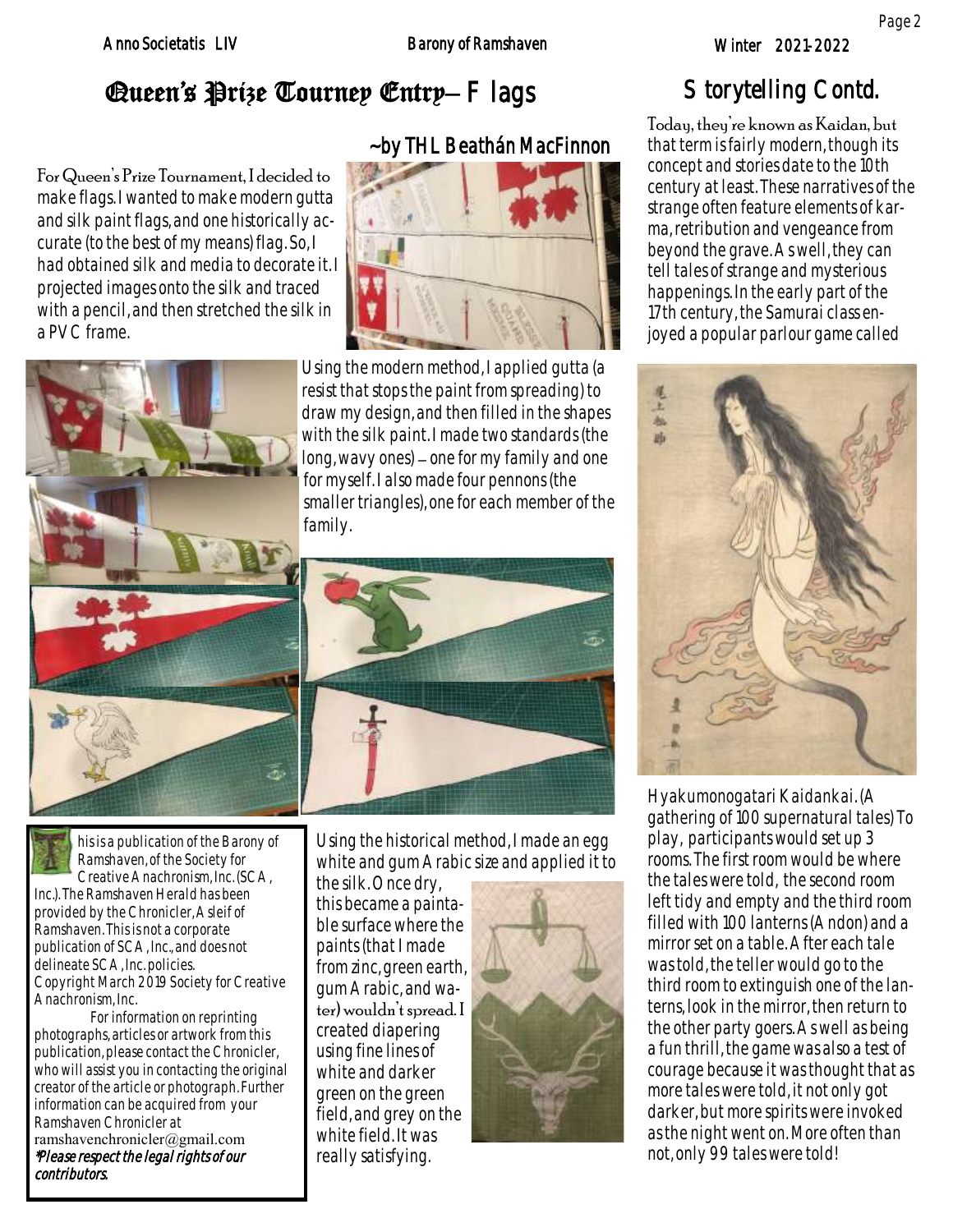### Anno Societatis LV Barony of Ramshaven

# Gyngerbrede - A Tasty Mistake ~ By Lady Dorothea af Holm

Following medieval recipes is never easy. Even when it's already redacted for you, there are gaps. The ingredients won't be the same, for one. Quantities are merely



guessed at. And following another person's redaction means you are going off of their educated guesses, which may not fit what you have access to. Most of the time, it works out, and it works splendidly. For Wassail this year, I decided to make Gyngerbrede, following an already modernized recipe that Elyn Wodeloc had successfully made at the last Wassail we held, in the before times. It seemed easy enough, too just a loaf of bread, turned into breadcrumbs, honey, and some spices. I had

the spices on hand, and I could easily get a nice loaf of bread and some honey to bring it all together.

Well, it failed. Not completely. The mixture tasted fine (to me, at least, but I like my spices punchy). No, what failed was the consistency. The darn thing just would not hold together! I knew the recipe was possible, so what did I do wrong?

There are many possibilities. The first is that I didn't have enough honey. I had a 750 ml bottle, which should have been enough, but after heating it and skimming, as per the recipe, there may not have been enough to hold things together, and I had no more honey left to add. The second is that there was too much bread. The loaf I bought was a large loaf of round, rustic white bread. Perhaps a smaller, regular sized loaf of bread would have made a better ratio of bread to honey. The third possibility was that the bread just was not stale enough before I tried turning into crumbs. I had bought a fresh loaf of bread and let it sit bare on the counter overnight, but when I cut into it the center was still soft. I dried it out in the oven, but some pieces were still not completely dry when I processed them into breadcrumbs. Finally, the recipe said to add the breadcrumbs to the honey, and I added the honey into the bread crumbs, meaning that if the ratios were off I wasn't able to adjust in the moment. It could have been a combination of factors.

Making mistakes is part of recreating recipes. The next time I make these, and I will make them again, I will work with a smaller loaf. I will let it sit and go completely stale before turning it into breadcrumbs. And I will have more honey on hand, just in case.



To make recipes you need to be willing to make mistakes, and try again. It's always helpful to make note of what worked, and what didn't. I liked the choice of spices I made, which was a little different than the redaction. So now I need to focus on how to get the consistency I like. And in the end, who knows what the original was supposed to be like? Maybe it was supposed to be a crumbly mess!

# Trivia to Tempt Your Tastebuds, and More

## Medieval Weather Forecasting-

https://blogs.bl.uk/ digitisedmanuscripts/2020/12/themedieval-christmas-weatherforecast.html

## Europeans Enjoyed Blue Cheese and Beer 2,700 Years Ago~

https://www.smithsonianmag.com/ smart-news/europeans-enjoyed-bluecheese-and-beer-2700-years-agostudy-finds-180978870/

### Frau Holle, the Teutonic Goddess of Winter~

http://www.northernpaganism.org/ shrines/holda/writing/riding-withholda.html

## Surviving Winter, Medieval Style~

https://blogs.bl.uk/ digitisedmanuscripts/2015/01/ surviving-the-winter-medievalstyle.html

### Watch the Winter Solstice Livestream at Newgrange~

https://www.gov.ie/en/organisation/ office-of-public-works/

# Egg Yolk Tempera Paint~

https://www.smithsonianmag.com/ smart-news/egg-yolks-gave-temperapaint-its-enhanced-coverage-andspreadable-properties-180979192/



Lady Matilda's Guide to Surviving a Medieval Christmas~ https:// www.medievalists.net/2018/12/ surviving-medieval-christmas/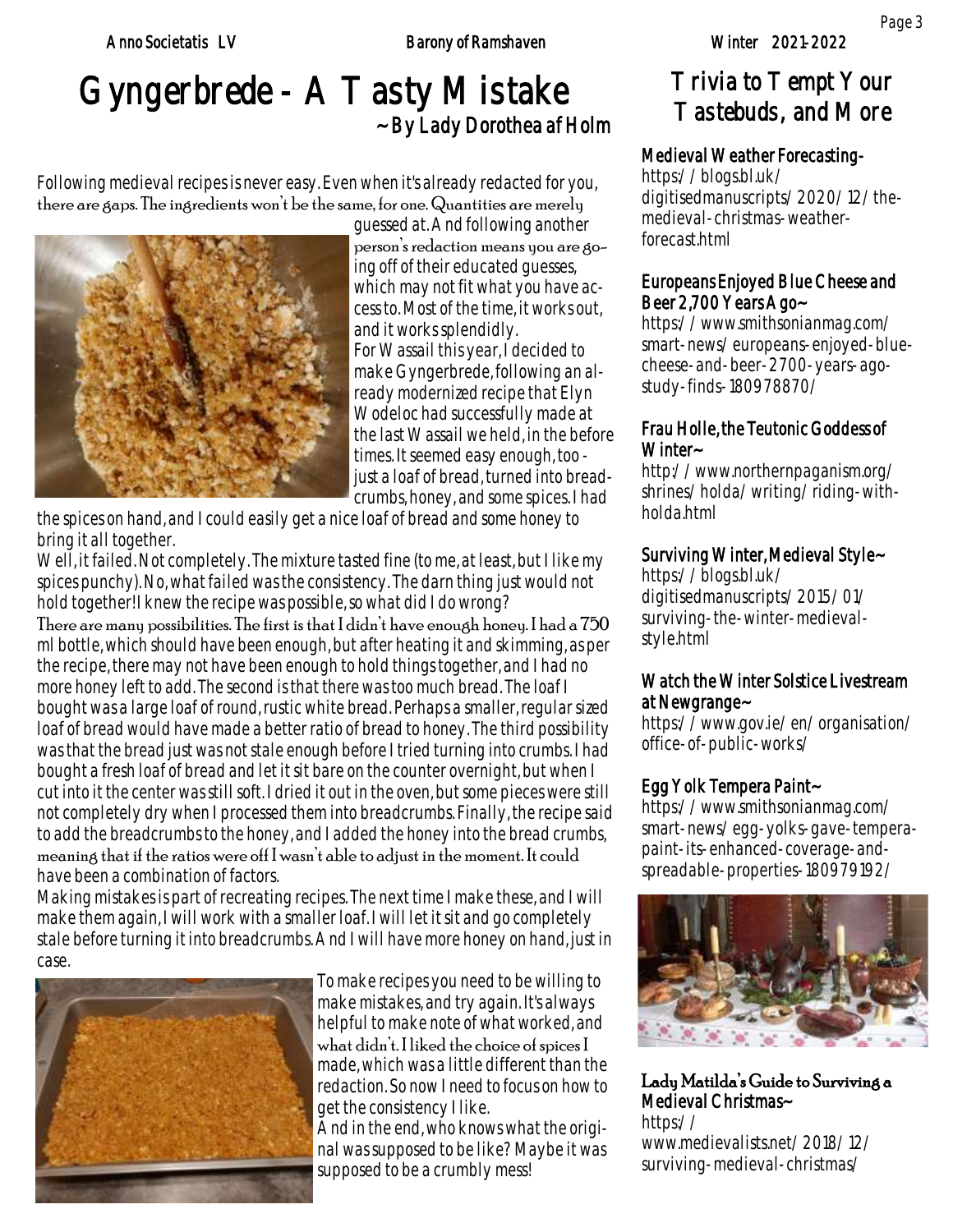### Anno Societatis LIV and Barony of Ramshaven Minter 2021-2022

# Canton of Der Welfengau Canton of Bryniau Tywynnog Canton of Northgeatham



In December of A.S 16, Lord Tsvetan - having seen a vision of a great silvery griffon of ruby eyes and flaming tongue - gathered together with four other

gentles to form the Canton. The device of Der Welfengau was registered in A.S 20.

Currently, A&S as well as meetings, rapier practice, and armoured combat are being held from 10-12 at Riverside Park by the fire station on Speedvale. Summer gatherings and practices are planned for June 16, July 7, July 21, August 18, and September 10. Please come join us!

For more information please consult sca-guelph@yahoogroups.com or see us on the gathering page (Facebook) Canton of Der Welfengau unofficial https://www.facebook.com/ groups/266085027122/

Their Excellencies, Baron Penn and Baroness Lucia host:

Craft and Gaming Day A monthly gathering held on the first Sunday of the month (usually)





The name "Bryniau Tywynnog" (pr: BRIN'-eeaw Te-WIN'-og ) means "Sandy Hill" in Welsh. It is a name rooted in local history. Fight practices

take place every Thursday evening from 7 - 10 pm at Scholar's Hall in Kitchener . Everyone is encouraged to attend the business meeting and share their thoughts. Meetings take place on the 1st and 3rd Thursday of each month, from 7:10 pm until the business is taken care of, at Scholar's Hall in Kitchener. These happen at the same time as Fight Practice.

Armouring Nights offer a chance to get access to tools, materials, and help in regard to building of armour and other projects. Armouring Nights happen \*approximately\* every other Wednesday from 7:00 - 9:30 pm at the home of Edward, Rylyn, & Jobjorn in Waterloo near Columbia & Fischer-Hallman. Contact Edward for directions and to confirm the schedule and meeting agendas.

News and group plans are shared on the Barony of Ramshaven gathering pages (Facebook) For more information please contact Seneschal Eyrny at: bryniau.tywynnog@gmail.com

### Middle Ages on the Green An annual event usually held on the third weekend of August,





A little easier to say than most can comprehend but when written in this form, North-geat-ham, it becomes clear.

"The northern hamlet."

Gatherings are generally held every Sunday from 1pm to 5pm unless otherwise posted on the gathering notification page (Face book) which also includes plans for the day, ideas, and armouring intensions. Meetings include the arts and sciences, discussion of group activities, and socializing while taking in refreshments of tea and sometimes, cake. Did I mention cake? If you wish to be included on the Northgeatham notification page please send a request and you shall be added. Regularly anticipated events for the group include the annual Museum Demonstration held in April at the Bruce County Museum and

Archives and Barons' Brouhaha, a biannual event, which is usually held in mid July unless the calendar leaves us too close to War of the Trillium and Pennsic War. In

this case, Baron's Brouhaha is pushed to a time in August. For further information about Northgeatham please feel free to contact the Chatelaine, Wulfwynne of the Blackwoods at:

northgaedhamchatelaine@gmail.com

### Baron's Brouhaha Usually an annual event held in July or August depending on the calendar

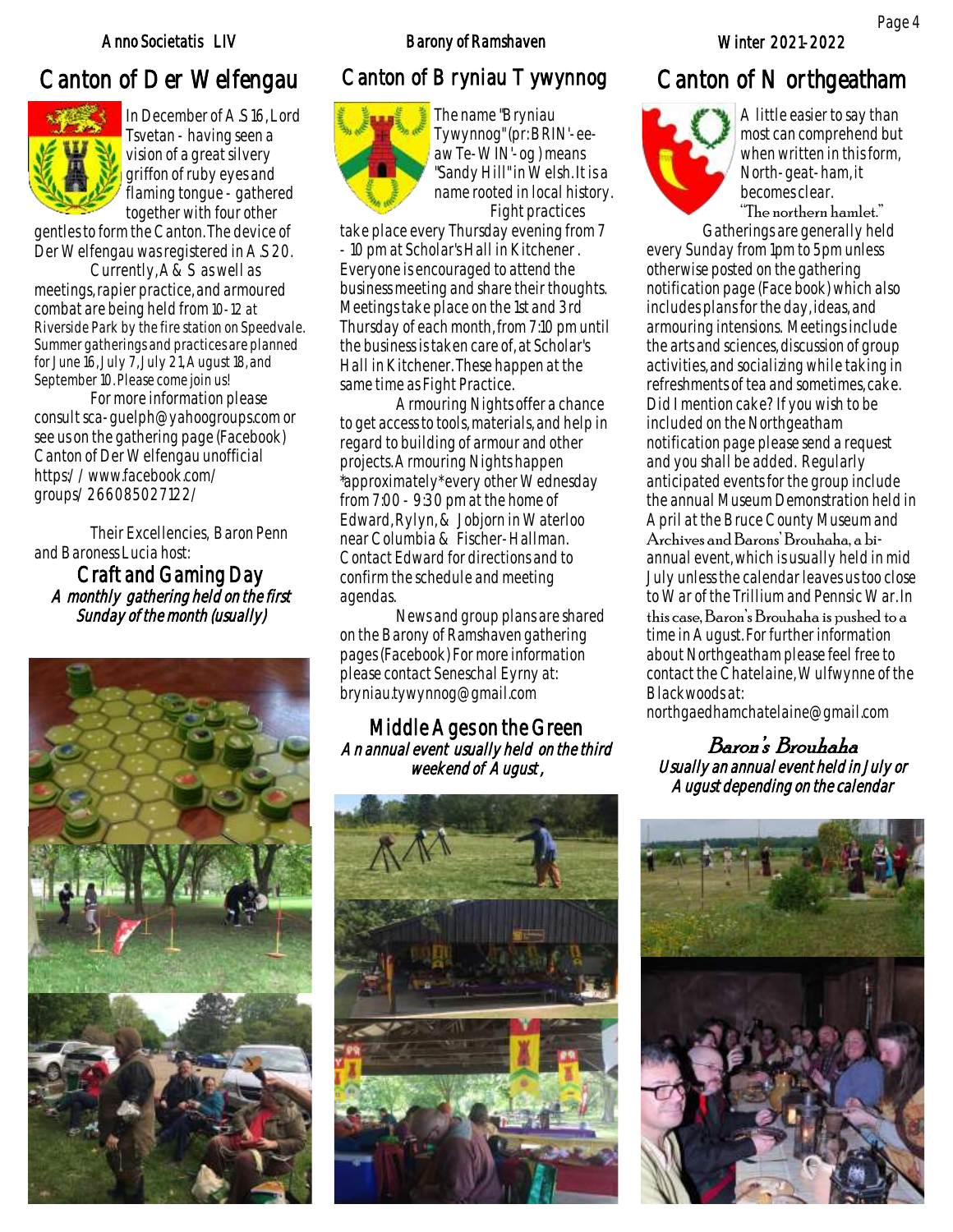### Anno Societatis LIV Barony of Ramshaven

Winter 2021-2022

word from Your Baron and Baroness ,



## Margaret Trainor-Cook: Chatelaine

Email: ramshavenseneschal@gmail.com term: December 2018 - December 2020 If you need me, just contact me anytime.



## Christiana du Mundegumry: Exchequer

Email: ramshavenexchequer@gmail.com term: Oct 2016 - 2020 Have been in the counting house, counting out the money and dusting out the coffers. Happy to report that it is all there.



# Sibylla of Glyndmere: A&S Minister

Email: ramshavenas@gmail.com term: October2019 - 2021 Arts and Sciences are strong in our barony. Please remember to share your photos and your enthusiasm on the gathering pages- [https://www.facebook.com/](https://www.facebook.com/groups/1518968168395297/) [groups/1518968168395297/](https://www.facebook.com/groups/1518968168395297/)



### Aslief of Ramshaven: Chronicler Email: ramshavenchronicler@gmail.com

term: February 2020~ 2022 I look forward to sharing knowledge and remembrance of times in the near and further past, and celebrating our present .



## Wulfric of the Blackwoods: Armoured Combat Marshal

Email: trweirmeir@gmail.com term: July 2016 - 2020 Armoured combat is alive and well . Enjoyed Family Day Fight Practice in Bryniau Tywynnog. Northgeatham has been braving the cold with some great bear pits up in the Great Hall.



### Penda of Glindemere :Lord Clerk-Register (Web minister)

Email: webminister.ramshaven@gmail.com term: October 2017 - 2019 Please send any suggestions you may have and please remember to check the Ramshaven website and OP to ensure information is correct. Thank you



# Guoillauc filius Branch : Herald

Email: ramshavenherald@gmail.com term: February 2018 - 2020 I'm extremely grateful to Their Excellencies Ramshaven for this chance to serve the Barony, and live out their "call to Adventure."

# Ramshaven's Baronial Champions

Ranged Catriona inghean Ragnaill



Rapier Dawn Galbraith Photo: Cesare de Salvasie



Armoured Combat Sibylla of Glyndmere Photo: Dorothea of

Holm



Bardic Arts Guoillauc filius Branch Photo: Dorothea of Holm



Arts and Science who will it be?



Email: pennandlucia@gmail.com term: May 2017 to Present



reetings unto the populace of Ramshaven,

At Wassail (mere days ago as we write this) we met many in the Barony again, and some for the first time, and it made our hearts happy to see so many happy faces. We also held our first court in two full years and gave out numerous awards, but we are certain that we missed some people. We cannot be everywhere, but we do hope that if you see a gentle who deserves recognition you will bring it to our attention. As befits the heraldry theme of Wassail this year we were particularly happy to see so many people displaying their arms and devices. We do not know what the future brings, beyond winter darkness and a slow emergence into light again. In this holiday season we hope that you will find peace and joy, remember to have fun, and stay safe.

Yours in service,

Penn and Lucia, Baron and Baroness of Ramshaven